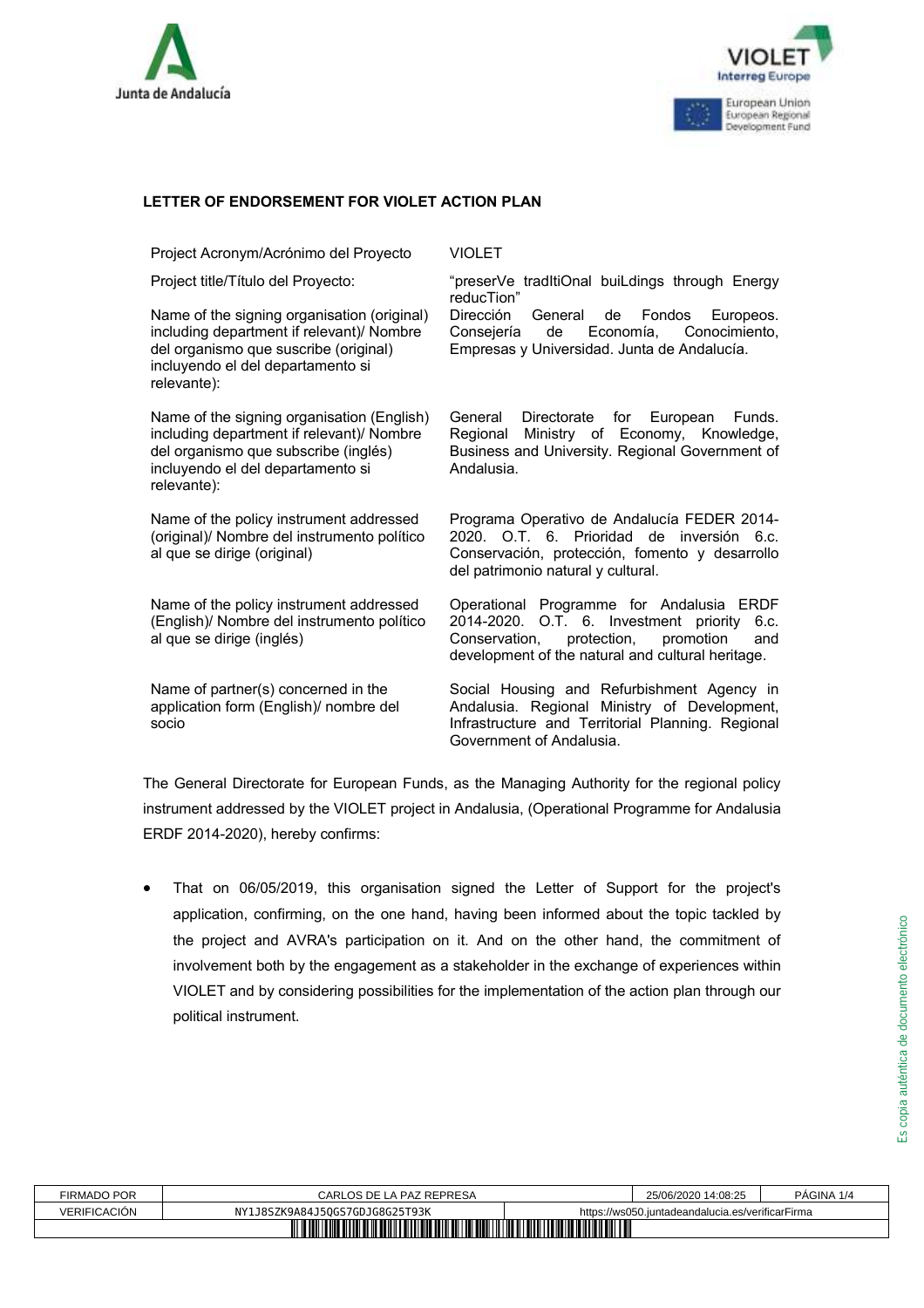



- of the project and the drafting of the VIOLET Action Plan, especially with regard to the measures aimed at improving the regional policy instrument, Andalusia's Operational Programme ERDF 2014-2020. O.T. 6. Investment priority 6.c. Conservation, protection, promotion and development of the natural and cultural heritage
- F That during the phase I of the project we have followed and participated in the development<br>monetary are the phase I or the phase I of the phase I of the phase I or the mass in the project of the interaction of the proj • That the Action Plan will contribute to the improvement of regional policies and programmes for the conservation and rehabilitation of historical buildings by enhancing energy efficiency measures that promote both low carbon and cultural preservation actions while eliminating the existing barriers and the disconnection between heritage legislation and energy efficiency requirements. All of that, through an integrated and multi-sectorial planning approach that responds to the legislative, strategic, scientific-technical and organisational challenges and that promotes the exchange of ideas and the participation of the different agents involved in this sector in Andalusia.

In this scenario, we endorse the Action Plan presented by the Regional Ministry of Development, Infrastructure and Territorial Planning through the Social Housing and Refurbishment Agency of Andalusia, AVRA, in the context of the VIOLET project.

Name of the signatory: Carlos de la Paz Represa Position of the signatory: General Director of European Funds Signed in Seville on the date indicated in the verification procedure for the electronic signature.

| FIRMADO POR                                                  | CARLOS DE LA PAZ REPRESA       |                                                  | 25/06/2020 14:08:25 | PAGINA 2/4 |  |
|--------------------------------------------------------------|--------------------------------|--------------------------------------------------|---------------------|------------|--|
| VERIFICACION                                                 | NY1J8SZK9A84J50GS7GDJG8G25T93K | https://ws050.juntadeandalucia.es/verificarFirma |                     |            |  |
| <u> III III III III III III II</u><br><b>TITLE THE TITLE</b> |                                |                                                  |                     |            |  |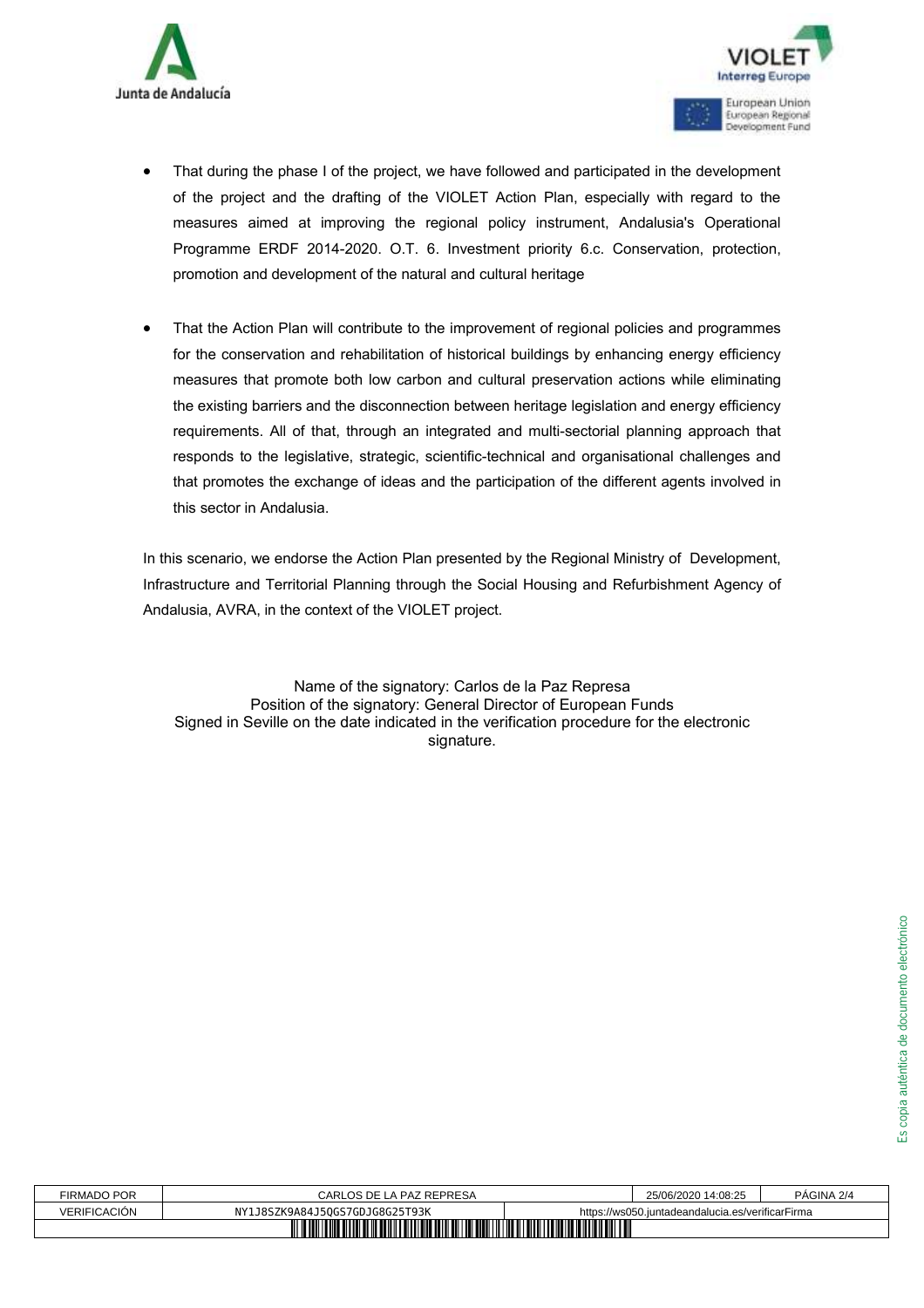



## **CARTA DE APOYO AL PLAN DE ACCIÓN DEL PROYECTO VIOLET.**

Project Acronym/Acrónimo del Proyecto VIOLET

Name of the signing organisation (original) including department if relevant)/ Nombre del organismo que suscribe (original) incluyendo el del departamento si relevante):

Name of the signing organisation (English) including department if relevant)/ Nombre del organismo que subscribe (inglés) incluyendo el del departamento si relevante):

Name of the policy instrument addressed (original)/ Nombre del instrumento político al que se dirige (original)

Name of the policy instrument addressed (English)/ Nombre del instrumento político al que se dirige (inglés)

Name of partner(s) concerned in the application form (English)/ nombre del socio

Project title/Título del Proyecto: "preserVe tradItiOnal buiLdings through Energy reducTion" Dirección General de Fondos Europeos.

Consejería de Economía, Conocimiento, Empresas y Universidad. Junta de Andalucía.

General Directorate for European Funds. Regional Ministry of Economy, Knowledge, Business and University. Regional Government of Andalusia.

Programa Operativo de Andalucía FEDER 2014- 2020. O.T. 6. Prioridad de inversión 6.c. Conservación, protección, fomento y desarrollo del patrimonio natural y cultural.

Operational Programme for Andalusia ERDF 2014-2020. O.T. 6. Investment priority 6.c.<br>Conservation, protection, promotion and Conservation, protection, promotion and development of the natural and cultural heritage.

Social Housing and Refurbishment Agency in Andalusia. Regional Ministry of Development, Infrastructure and Territorial Planning. Regional Government of Andalusia.

La Dirección General de Fondos Europeos, como Autoridad de Gestión del instrumento político regional al que se dirige el Proyecto VIOLET en Andalucía, Programa Operativo de Andalucía FEDER 2014-2020, por la presente confirma:

• Que con fecha 06/05/2019 se suscribió desde dicho Organismo la Carta de Apoyo a la candidatura del Proyecto en la que se confirmaba, por una parte, el conocimiento de la temática abordada por el Proyecto y la participación de AVRA en el mismo. Y por otra, el compromiso de implicación tanto participando como stakeholder en el intercambio de experiencias en el seno de VIOLET como en considerar las posibilidades para la implementación del plan de acción a través del instrumento político.

| FIRMADO POR             | CARLOS DE LA PAZ REPRESA            |                                                  | 25/06/2020 14:08:25 | PAGINA 3/4 |  |
|-------------------------|-------------------------------------|--------------------------------------------------|---------------------|------------|--|
| VERIFICACIÓN            | 1J8SZK9A84J50GS7GDJG8G25T93K<br>NY1 | https://ws050.juntadeandalucia.es/verificarFirma |                     |            |  |
| W<br>IIIIIIIII<br>MITTI |                                     |                                                  |                     |            |  |